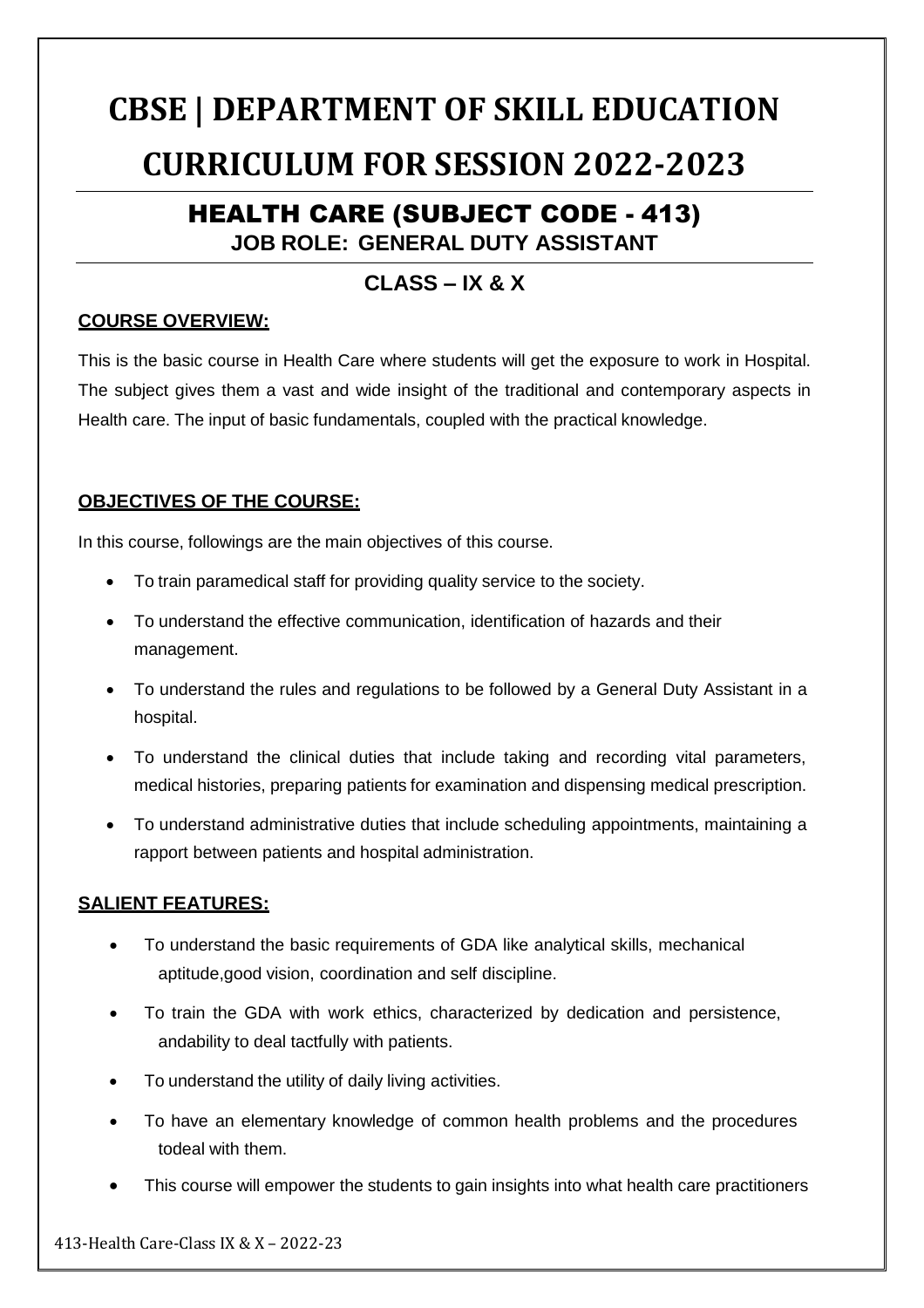actually do and the decisions they have to make in day to day life of hospital. This course is an effort to taught health care in more creative and visual way with the coverage of advances in new technology and the social web and how to take advantage of these in paramedic context.

#### **LIST OF EQUIPMENT AND MATERIALS:**

The list given below is suggestive and an exhaustive list should be prepared by the skill teacher. Only basic tools, equipment and accessories should be procured by the Institution so that the routine tasks can be performed by the students regularly for practice andacquiring adequate practical experience.

#### **Material Required for:**

1. Shelves for Stacking Products

#### **Medical room containing the following: -**

- 1. Sphygmomanometer
- 2. Thermometer
- 3. Wall Mounted Stadiometers
- 4. Weighing scale
- 5. Hospital bed with pillow
- 6. Side Table or tray
- 7. Bedside small stool
- 8. Hospital Stretchers
- 9. Blanket
- 10. First Aid box
- 11. Sanitizers
- 12. Wheel Chair
- 13. Nebulizer
- 14. Mattresses
- 15. Small Wastebasket or a bucket lined with a plastic garbage bag
- 16. Clock
- 17. Good source of light
- 18. Large bottle for water
- 19. Clipboard with paper and a pen for writing in the daily log
- 20. Bell or noisemaker to call for assistance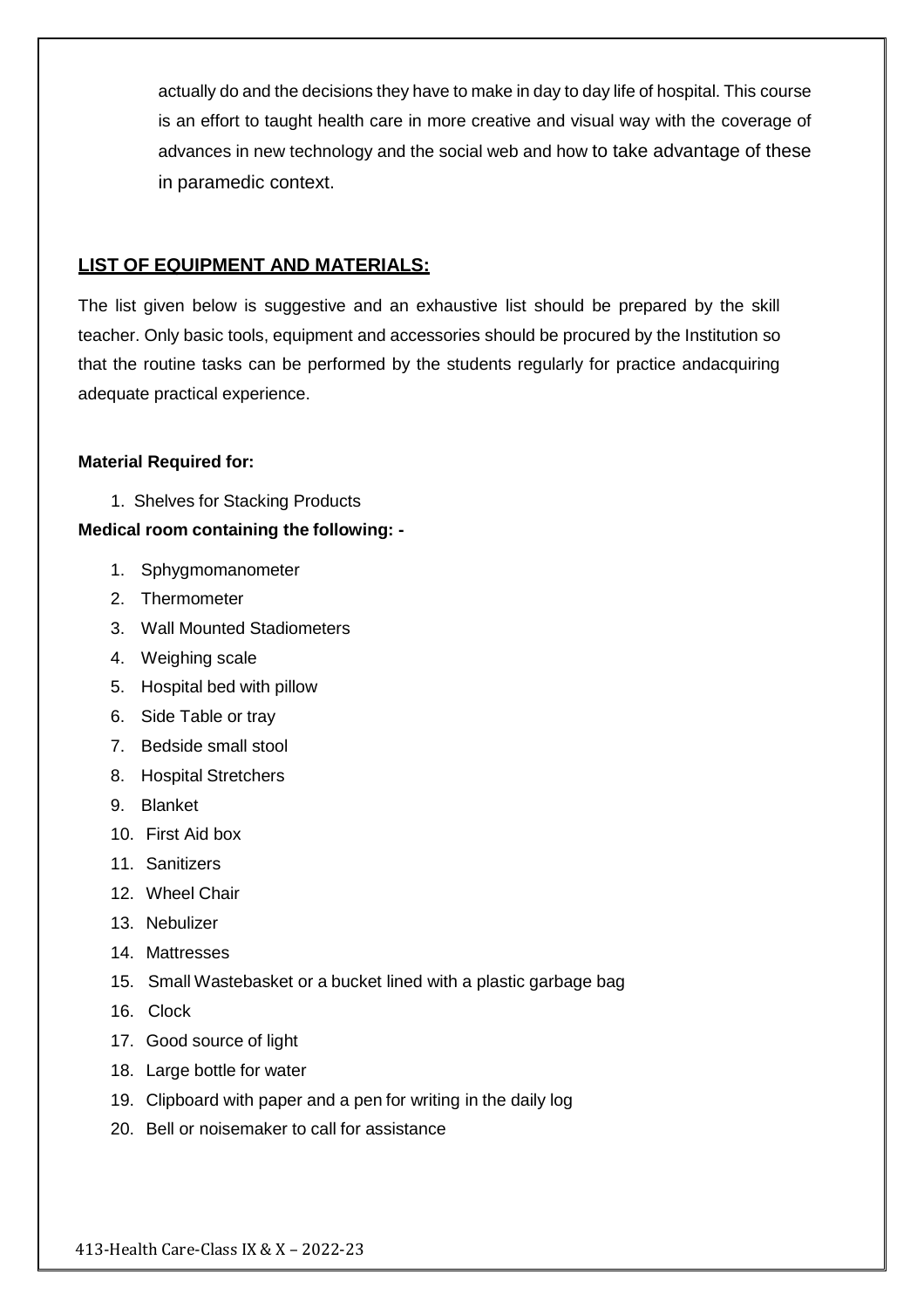- 21. Cotton balls
- 22. Rubbing alcohol
- 23. Measuring cup capable for holding 250 ml
- 24. Aprons for GDA
- 25. Latex household cleaning gloves for GDA
- 26. Disposable vinyl gloves
- 27. N95 respiratory masks for use when sick person is coughing or sneezing
- 28. Medicines like Ibuprofen for reducing fever, sore throat and muscle aches
- 29. ORS to prevent dehydration
- 30. Good ventilation

#### **CAREER OPPORTUNITIES**

This basic course of Health Care will teach the students to learn how to analyze customer demand and promote good care to patients in hospital. This course will allow students to work in many different areas of paramedical departments. While all teach health care concept, this course is tailored for particular objective in order to most effectively prepare the students for theirparamedic career.

- $\triangleright$  Paramedical staff
- $\triangleright$  Nurse
- $\triangleright$  General Duty Assistance

#### **VERTICAL MOBILITY:**

This course will assist the participating students to further update their career by vertically moving either to B.Sc Nursing and health care oriented applied undergraduate courses of different university.

#### **CURRICULUM:**

This course is a planned sequence of instructions consisting of Units meant for developing employability and Skills competencies of students of Class IX and X opting for Skills subject along with other subjects.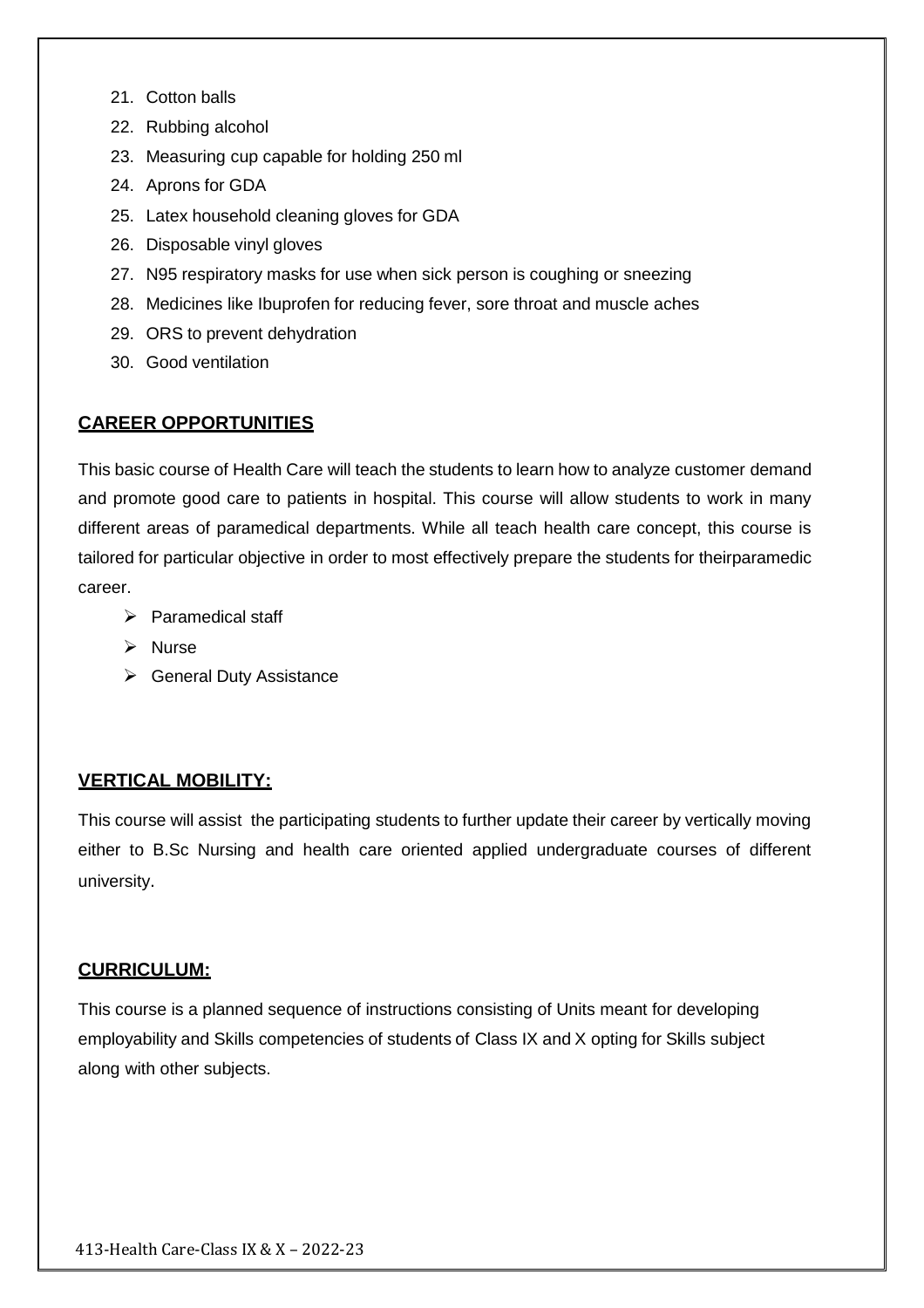# HEALTH CARE (SUBJECT CODE - 413)

**CLASS – IX (SESSION 2022-2023)**

**Total Marks: 100 (Theory-50 + Practical-50)**

|           | <b>UNITS</b>                                                        | <b>NO. OF HOURS</b><br>for Theory and<br><b>Practical</b><br>220 | <b>MAX. MARKS</b><br>for Theory and<br><b>Practical</b><br>100 |  |  |
|-----------|---------------------------------------------------------------------|------------------------------------------------------------------|----------------------------------------------------------------|--|--|
|           | <b>Employability Skills</b>                                         |                                                                  |                                                                |  |  |
|           | Unit 1: Communication Skills-I                                      | 13                                                               | $\overline{2}$                                                 |  |  |
| ⋖         | Unit 2: Self-Management Skills-I                                    | 07                                                               | $\overline{2}$                                                 |  |  |
| Part      | Unit 3 : ICT Skills-I                                               | 13                                                               | $\overline{2}$                                                 |  |  |
|           | Unit 4 : Entrepreneurial Skills-I                                   | 10                                                               | $\overline{2}$                                                 |  |  |
|           | Unit 5 : Green Skills-I                                             | 07                                                               | $\overline{2}$                                                 |  |  |
|           | <b>Total</b>                                                        | 50                                                               | 10                                                             |  |  |
|           | <b>Subject Specific Skills</b>                                      |                                                                  |                                                                |  |  |
|           | Unit 1: Health Care delivery systems                                | 23                                                               | 10                                                             |  |  |
|           | Unit 2: Role of Patient care Assistant                              | 23                                                               | 10                                                             |  |  |
| m<br>Part | Unit 3: Personal Hygiene and Hygiene<br>standards                   | 24                                                               | 10                                                             |  |  |
|           | Unit 4: Primary Healthcare and Emergency<br><b>Medical Response</b> | 15                                                               | 05                                                             |  |  |
|           | Unit 5: Immunization                                                | 15                                                               | 05                                                             |  |  |
|           | <b>Total</b>                                                        | 100                                                              | 40                                                             |  |  |
|           | <b>Practical Work</b>                                               |                                                                  |                                                                |  |  |
|           | Project                                                             |                                                                  | 10                                                             |  |  |
|           | Viva                                                                |                                                                  | 05                                                             |  |  |
| Part      | <b>Practical File</b>                                               | 70                                                               | 15                                                             |  |  |
|           | Demonstration of skill competency<br>via Lab Activities             |                                                                  | 20                                                             |  |  |
|           | <b>Total</b>                                                        | 70                                                               | 50                                                             |  |  |
|           | <b>GRAND TOTAL</b>                                                  | 220                                                              | 100                                                            |  |  |

**NOTE: Detailed Curriculum/ Topics to be covered under Part A: Employability Skill can be downloaded from CBSE website**.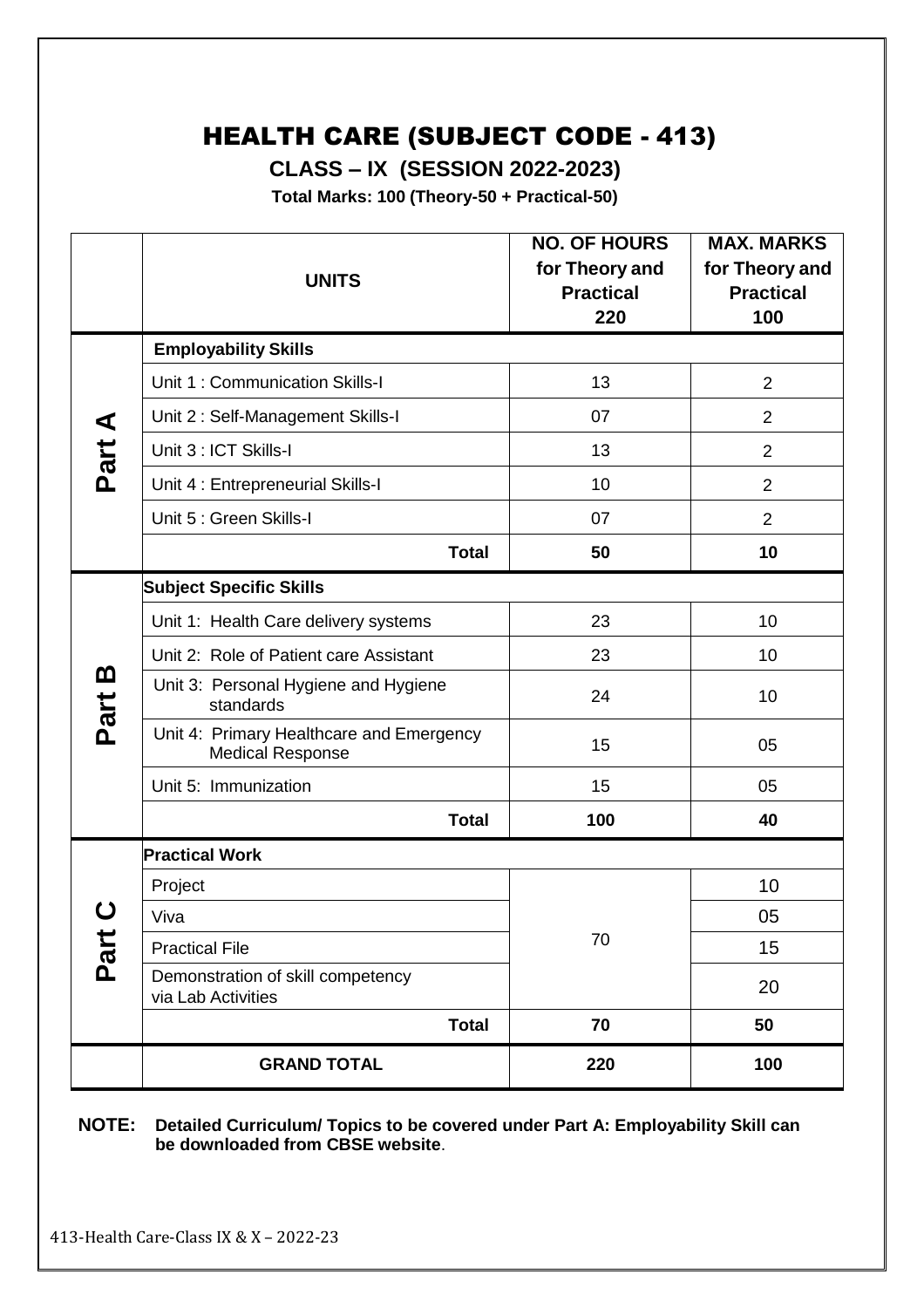# HEALTH CARE (SUBJECT CODE - 413)

**CLASS – X (SESSION 2022-2023)**

**Total Marks: 100 (Theory-50 + Practical-50)**

|          | <b>UNITS</b>                                              | <b>NO. OF HOURS</b><br>for Theory and<br><b>Practical</b><br>220 | <b>MAX. MARKS</b><br>for Theory and<br><b>Practical</b><br>100 |  |
|----------|-----------------------------------------------------------|------------------------------------------------------------------|----------------------------------------------------------------|--|
|          | <b>Employability Skills</b>                               |                                                                  |                                                                |  |
|          | Unit 1: Communication Skills-II*                          | 13                                                               | $\qquad \qquad \blacksquare$                                   |  |
| ◀        | Unit 2: Self-Management Skills-II                         | 07                                                               | 3                                                              |  |
|          | Unit 3: ICT Skills-II                                     | 13                                                               | 3                                                              |  |
| Part.    | Unit 4: Entrepreneurial Skills-II                         | 10                                                               | $\overline{4}$                                                 |  |
|          | Unit 5: Green Skills-II*                                  | 07                                                               |                                                                |  |
|          | <b>Total</b>                                              | 50                                                               | 10                                                             |  |
|          | <b>Subject Specific Skills</b>                            |                                                                  |                                                                |  |
|          | Unit 1: Hospital Structure and functions                  | 25                                                               | 10                                                             |  |
|          | Unit 2: Introduction to care plan and<br>care of Patients | 20                                                               | 05                                                             |  |
| <u>ጠ</u> | Unit 3: Sterilization and Disinfection                    | 20                                                               | 05                                                             |  |
| Part     | Unit 4: Basic first aid and emergency<br>medical relief   | 25                                                               | 10                                                             |  |
|          | Unit 5: Structure Functions and<br><b>Nutrition</b>       | 10                                                               | 05                                                             |  |
|          | Unit 6: Public Relations in hospital                      | 10                                                               | 05                                                             |  |
|          | <b>Total</b>                                              | 110                                                              | 40                                                             |  |
|          | <b>Practical Work</b>                                     |                                                                  |                                                                |  |
|          | Project                                                   |                                                                  | 10                                                             |  |
| Part C   | Viva                                                      |                                                                  | 05                                                             |  |
|          | <b>Practical File</b>                                     | 60                                                               | 15                                                             |  |
|          | Demonstration of skill competency<br>via Lab Activities   |                                                                  | 20                                                             |  |
|          | <b>Total</b>                                              | 60                                                               | 50                                                             |  |
|          | <b>GRAND TOTAL</b>                                        | 220                                                              | 100                                                            |  |

**Note: \* marked units are to be assessed through Internal Assessment/ Student Activities. They are not to be assessed in Theory Exams**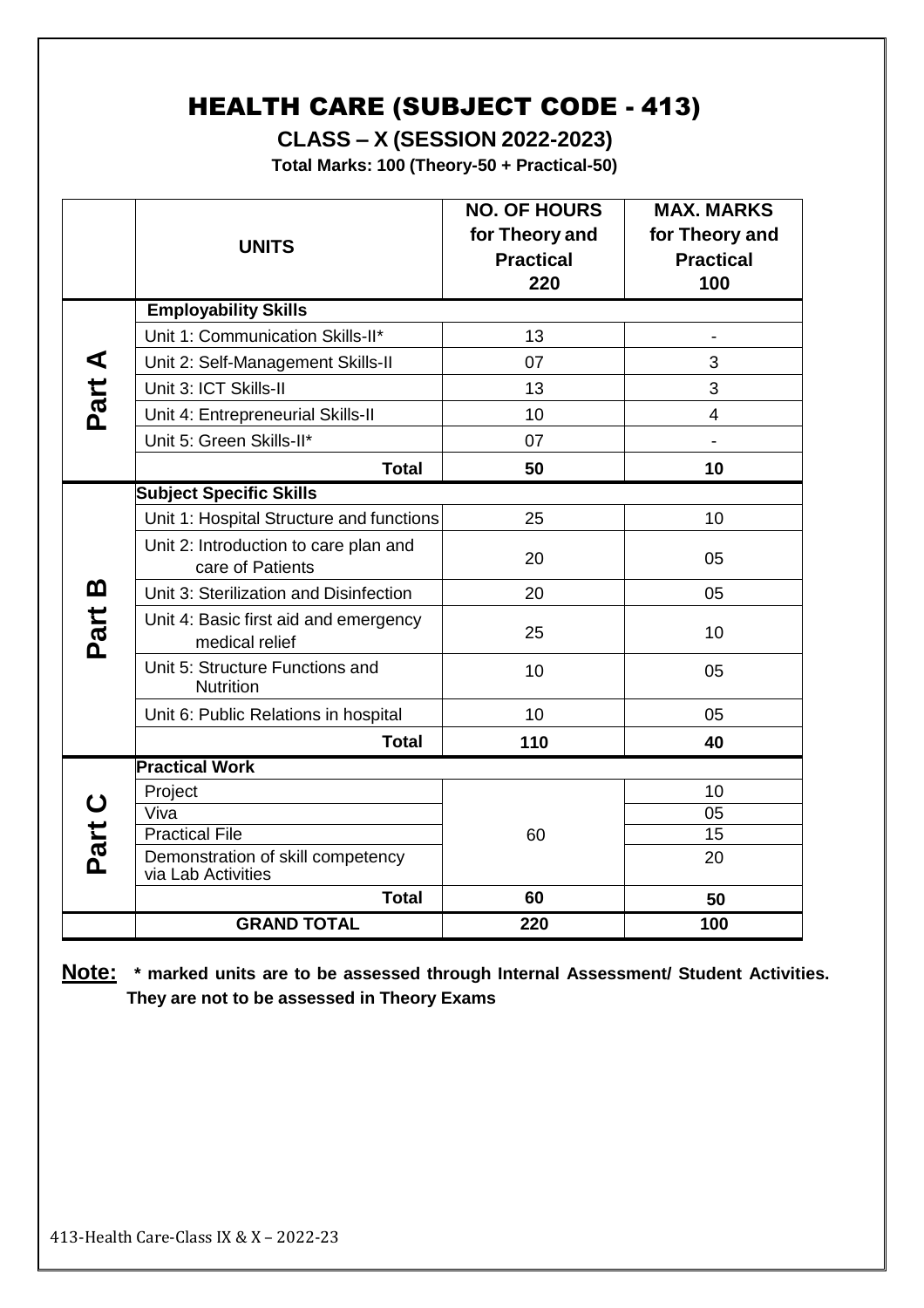# **DETAILED CURRICULUM/TOPICS:X**

## **Part-A: EMPLOYABILITY SKILLS**

| S. No. Units |                                                            | <b>Duration in Hours</b> |
|--------------|------------------------------------------------------------|--------------------------|
| 1.           | Unit 1: Communication Skills-II*                           | 13                       |
| 2.           | Unit 2: Self-management Skills-II                          | 07                       |
| 3.           | Unit 3: Information and Communication Technology Skills-II | 13                       |
| 4.           | Unit 4: Entrepreneurial Skills-II                          | 10                       |
| 5.           | Unit 5: Green Skills-II*                                   | 07                       |
|              | <b>TOTAL DURATION</b>                                      | 50                       |

## **NOTE: \* marked units are to be assessed through Internal Assessment/ Student Activities. They are not to be assessed in Theory Exams**

**Detailed Curriculum/ Topics to be covered under Part A: Employability Skillscan be downloaded from CBSE website**.

# **Part-B – SUBJECT SPECIFIC SKILLS**

| <b>S. No.</b> | <b>Units</b>                                           | <b>Duration in Hours</b> |
|---------------|--------------------------------------------------------|--------------------------|
| 1.            | Unit 1: Hospital Structure and functions               | 25                       |
| 2.            | Unit 2: Introduction to care plan and care of Patients | 20                       |
| 3.            | Unit 3: Sterilization and Disinfection                 | 20                       |
| 4.            | Unit 4: Basic first aid and emergency medical relief   | 25                       |
| 5.            | Unit 5: Structure Functions and Nutrition              | 10                       |
| 6.            | Unit 6: Public Relations in hospital                   | 10                       |
|               | <b>TOTAL DURATION</b>                                  | 110                      |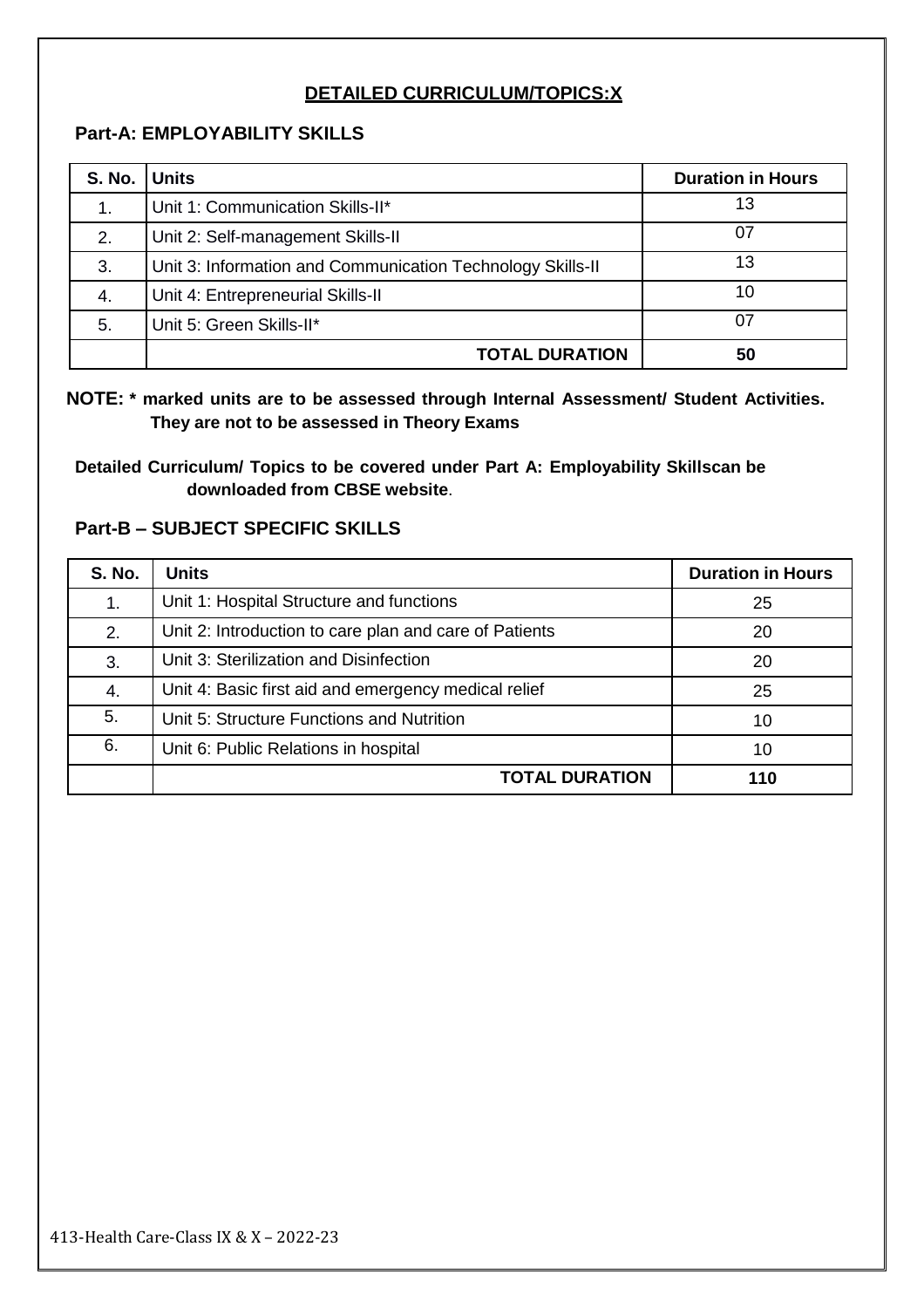| <b>UNIT</b>                                             | <b>SUB-UNIT</b>                                                                                              | <b>SESSION/ ACTIVITY/ PRACTICAL</b>                                                                                                                                                                       |
|---------------------------------------------------------|--------------------------------------------------------------------------------------------------------------|-----------------------------------------------------------------------------------------------------------------------------------------------------------------------------------------------------------|
| 1. Hospital<br>Structure and                            | <b>Delivery Systems</b>                                                                                      | 1.1 Describe Healthcare Session: Roles and function of hospitals.                                                                                                                                         |
| functions                                               |                                                                                                              | Activity: Prepare a chart depicting the roles and functions<br>of the various departments, professionals and supportive<br>staff of the hospital.                                                         |
|                                                         | in a Hospital                                                                                                | 1.2 Describe the Role of Session: The Role and function of various supporting<br>Supporting Departments department in the Hospital.                                                                       |
|                                                         |                                                                                                              | Activity: Prepare a chart showing the chain of commands<br>in various departments.                                                                                                                        |
|                                                         | 1.3 Classify Hospitals                                                                                       | Session: Understanding the classification of hospitals<br>• State the criteria used for classify the hospitals.<br>• Describe the different levels of medical care.                                       |
|                                                         |                                                                                                              | Activity: Internet search on hospitals and classify them on<br>the basis of bed strength, specialty and level of medical<br>care.                                                                         |
|                                                         | 1.4 Describe the Role of Session:<br>and Function of General lo<br>Duty Assistant/ Patient                   | Understanding the Roles and functions of General Duty<br>Assistant.                                                                                                                                       |
|                                                         | Care Assistant                                                                                               | Understanding the various activities/ tasks that should<br>be performed by GDA to effectively discharge his/ her<br>duties and responsibilities in hospital.                                              |
|                                                         |                                                                                                              | Activity: Draw a diagram depicting the roles and functions<br>of GDA.                                                                                                                                     |
|                                                         | 1.5 Understanding the<br><b>Qualities of a General</b><br>Duty - Assistant/ Patient<br><b>Care Assistant</b> | <b>Session:</b><br>Qualities of a Good General Duty Assistant.<br>$\bullet$<br>Assistant in the hospital<br>$\bullet$                                                                                     |
| 2. Introduction to<br>care plan and<br>care of Patients | <b>General Duty</b><br><b>Assistant/Patient Care</b><br><b>Assistant in Care Plan</b>                        | 2.1 Describe the Role of Session: Understanding the Role of General Duty<br>Assistant in preparation and implementation of Care Plan.                                                                     |
|                                                         | 2.2 Feeding a Patient                                                                                        | Balance will be part of theory question<br>Types of Diets Served in Hospital<br>Session:                                                                                                                  |
|                                                         |                                                                                                              | • Describing the characteristics of a healthy person.<br>• Describing the various types of diets and their importance<br>with regard to nutrition.                                                        |
|                                                         |                                                                                                              | Activity: Prepare a diet chart for feeding a patient.                                                                                                                                                     |
|                                                         | 2.3 Identify Vital Signs                                                                                     | Balance will be part of theory question<br>Preparations for taking temperature<br>Session:                                                                                                                |
|                                                         |                                                                                                              | Listing the important vital signs of the body<br>$\bullet$<br>Describing the abnormal vital signs.                                                                                                        |
|                                                         |                                                                                                              | <b>Practical:</b>                                                                                                                                                                                         |
|                                                         |                                                                                                              | Performing the procedures and recording being<br>$\bullet$<br>done for vital signs like Temperature, Pulse<br>Measuring the blood pressure, heart rate,<br>٠<br>temperature and BMI and respiratory rate. |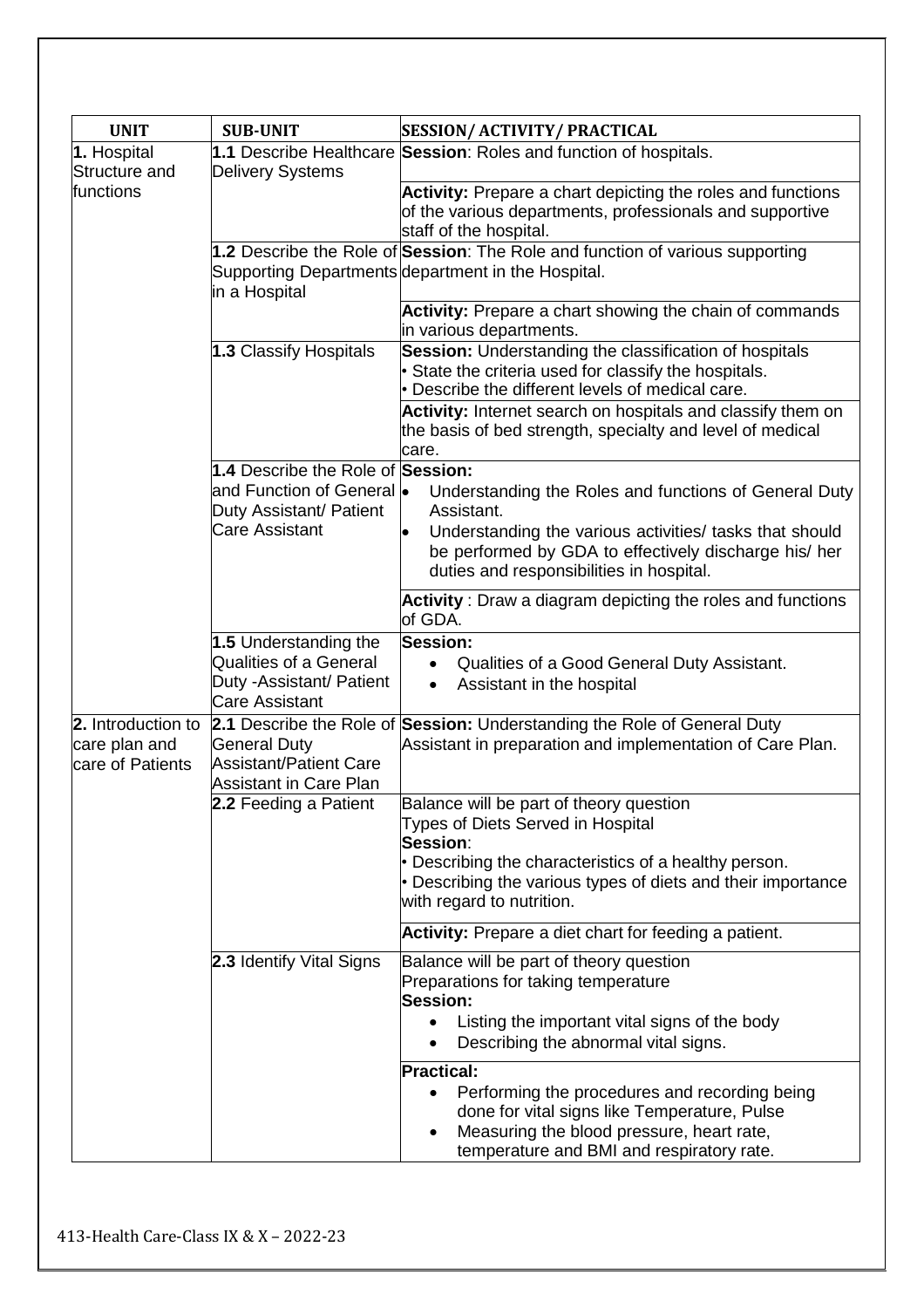|                                      | 2.5 Demonstrate                                                                                                                     | 2.4 Make Bed for Patient Practical/ Demonstration:<br><b>Preparing Bed for Patients</b><br>Understanding the features and importance of<br>various types of bed in a hospital.<br>Describing the various steps of bed making.<br>$\bullet$<br>Understanding the role and function of General Duty<br>Assistant in bed making.<br><b>Practical/Demonstration:</b>                                                                                          |
|--------------------------------------|-------------------------------------------------------------------------------------------------------------------------------------|-----------------------------------------------------------------------------------------------------------------------------------------------------------------------------------------------------------------------------------------------------------------------------------------------------------------------------------------------------------------------------------------------------------------------------------------------------------|
|                                      | <b>Patient Positioning*</b>                                                                                                         | Prepare a chart of the various position in which<br>patients are placed on the bed.<br><b>Enlisting various position of patients</b><br><b>Describing therapeutic position.</b><br><b>Describing the importance of Fowler's position</b>                                                                                                                                                                                                                  |
| 3. Sterilization<br>and Disinfection | 3.1 Describe the<br>Disease Causing<br>Microorganisms,<br>COVID-19                                                                  | Session:<br>• What is disease?<br>• What is the process of infection due to microbes?<br>• What is pathogen?<br>What are the three vertices of the epidemiological<br>triangle?<br>• Differentiation between different types of microorganisms.<br><b>Activity:</b><br>Prepare a chart about the common causes of diseases.                                                                                                                               |
|                                      | 3.2 Describe the Causal Session:<br><b>Agents of Common</b><br><b>Human Diseases</b>                                                | State the common diseases.<br>• Enlisting the names of bacteria and viruses causing<br>diseases in human.<br><b>Activity:</b><br>Preparing Charts about common human diseases, their                                                                                                                                                                                                                                                                      |
|                                      | 3.3 Understanding the<br>Role of Hospital<br>Personnel in Prevention (HAI)<br>and Control of Hospital<br><b>Acquired Infections</b> | source of infection and causal agents.<br><b>Session:</b><br>• Describing the meaning of Hospital Acquired Infection<br>• Describing the activities to be performed by GDA for<br>controlling.<br>Activity: Prepare chart about the activities performed by<br>various professional in prevention of microorganism or<br>hospital acquired infection.<br>* To be assessed in Practical only. No question shall be asked from this portion in Theory Exams |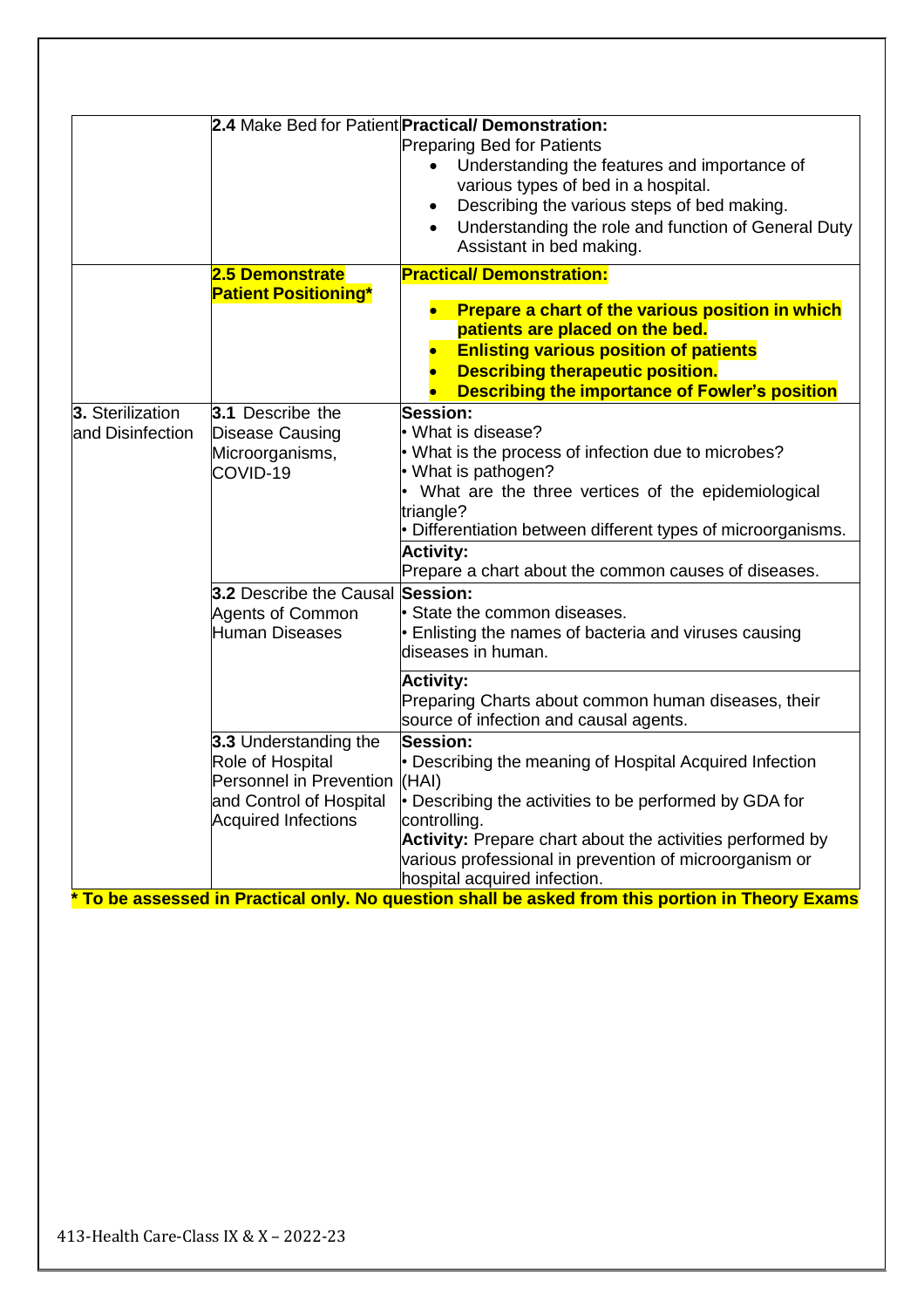| <b>UNIT</b>                                              | <b>SUB-UNIT</b>                                                                        | <b>SESSION/ ACTIVITY/ PRACTICAL</b>                                                                                                                                        |
|----------------------------------------------------------|----------------------------------------------------------------------------------------|----------------------------------------------------------------------------------------------------------------------------------------------------------------------------|
|                                                          | 3.4 Disinfection of<br><b>Wards and Equipment</b>                                      | Balance will be part of theory question<br>Sterilization, Common Methods of Disinfection in Hospital<br><b>Session:</b>                                                    |
|                                                          |                                                                                        | · Stating the difference between antiseptic, sterilization<br>anddisinfectant.                                                                                             |
|                                                          |                                                                                        | • Differentiating between the physical agents and<br>chemicalagents used in disinfection and sterilization.                                                                |
|                                                          |                                                                                        | Activity: The students will prepare chart about the<br>CommonMethods of Disinfection in Hospital                                                                           |
| 4. Basic first aid<br>and emergency                      | 4.1 Describe Principles<br>and Rules of First Aid                                      | <b>Session: Principles and Rules of First Aid.</b>                                                                                                                         |
| medical relief                                           | 4.2 Identify Facilities,<br><b>Equipment and</b><br><b>Materials for First Aid*</b>    | Balance will be part of theory<br>Provision of the first aid and early transfer to<br>nearesthospital<br>Session:                                                          |
|                                                          |                                                                                        | • Describe the facilities and materials used for<br>administeringFirst Aid.<br><b>Practical:</b><br>Preparation of First aid box.                                          |
|                                                          | 4.3 First Aid for<br>Emergencies                                                       | Session: Role of First Aider in fever, heat stroke, back<br>pain, asthma and food borne illness.                                                                           |
|                                                          |                                                                                        | <b>Practical:</b><br>Perform activities for measuring and controlling<br>temperature                                                                                       |
|                                                          | 4.4 First Aid in<br>Common<br>Emergencies <sup>*</sup>                                 | <b>Balance part will be of theory</b><br><b>Taking Body Temperature</b><br>Activity/ Project: Practice First Aid on a dummy with<br>thehelp of a First Aider.              |
| 5. Structure<br><b>Functions and</b><br><b>Nutrition</b> | 5.1 Identify the Parts of<br>Human Body                                                | Session:<br>• Describing the various terms of anatomy and physiology.<br>• Describing functions of various tissues and bones<br>inhuman body                               |
|                                                          |                                                                                        | Activity: The students will identify the organs in<br>humanmodel shown to them.                                                                                            |
|                                                          | 5.2Describe the Role of<br>Nutrition in the Growth<br>and Development of<br>Human Body | <b>Session:</b><br>• Describing the role of various nutrients and vitamins.<br>•Describe the importance of a balanced diet.<br><b>Activity: Preparing a balanced diet.</b> |
|                                                          |                                                                                        | * To be assessed in Practical only. No question shall be asked from this portion in Theory                                                                                 |

**Exams**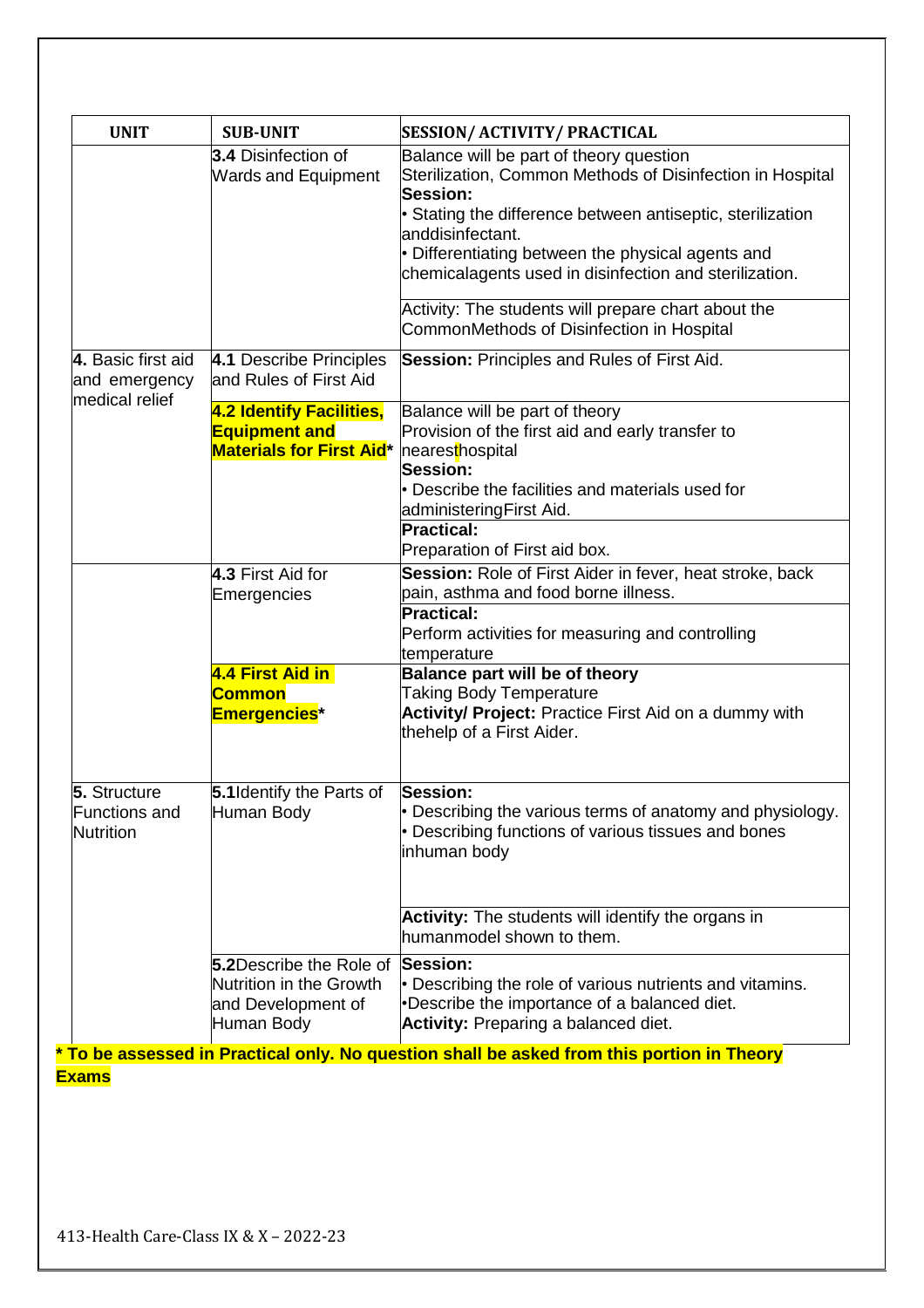| <b>UNIT</b>         | <b>SUB-UNIT</b>               | <b>SESSION/ ACTIVITY/ PRACTICAL</b>                                                         |
|---------------------|-------------------------------|---------------------------------------------------------------------------------------------|
| 6. Public           | <b>6.1</b> Describe the Role  | <b>Session:</b>                                                                             |
| <b>Relations</b> in | land Functions of             | Understanding the role and functions of Receptionist.                                       |
| hospital            | Receptionist                  |                                                                                             |
|                     | 6.2 Responding to             | <b>Session:</b>                                                                             |
|                     | <b>Emergency Calls</b>        | Understanding the situation and responding in emergency<br>calls.                           |
|                     | <b>6.3 Using Computers in</b> | Session:                                                                                    |
|                     | Maintaining Public            | • Using computers in maintaining public relations.                                          |
|                     | <b>Relations</b>              |                                                                                             |
|                     |                               | <b>Activity:</b>                                                                            |
|                     |                               | Project work based on the data entering in computer.                                        |
|                     |                               | 6.4 Dealing with Patients <b>Activity/Project:</b> Performing the role play on handling the |
|                     | Attendants                    | patient's relative to emergency situation.                                                  |
|                     |                               | * To be assessed in Practical only. No question shall be asked from this portion in Theory  |
| <b>Exam</b>         |                               |                                                                                             |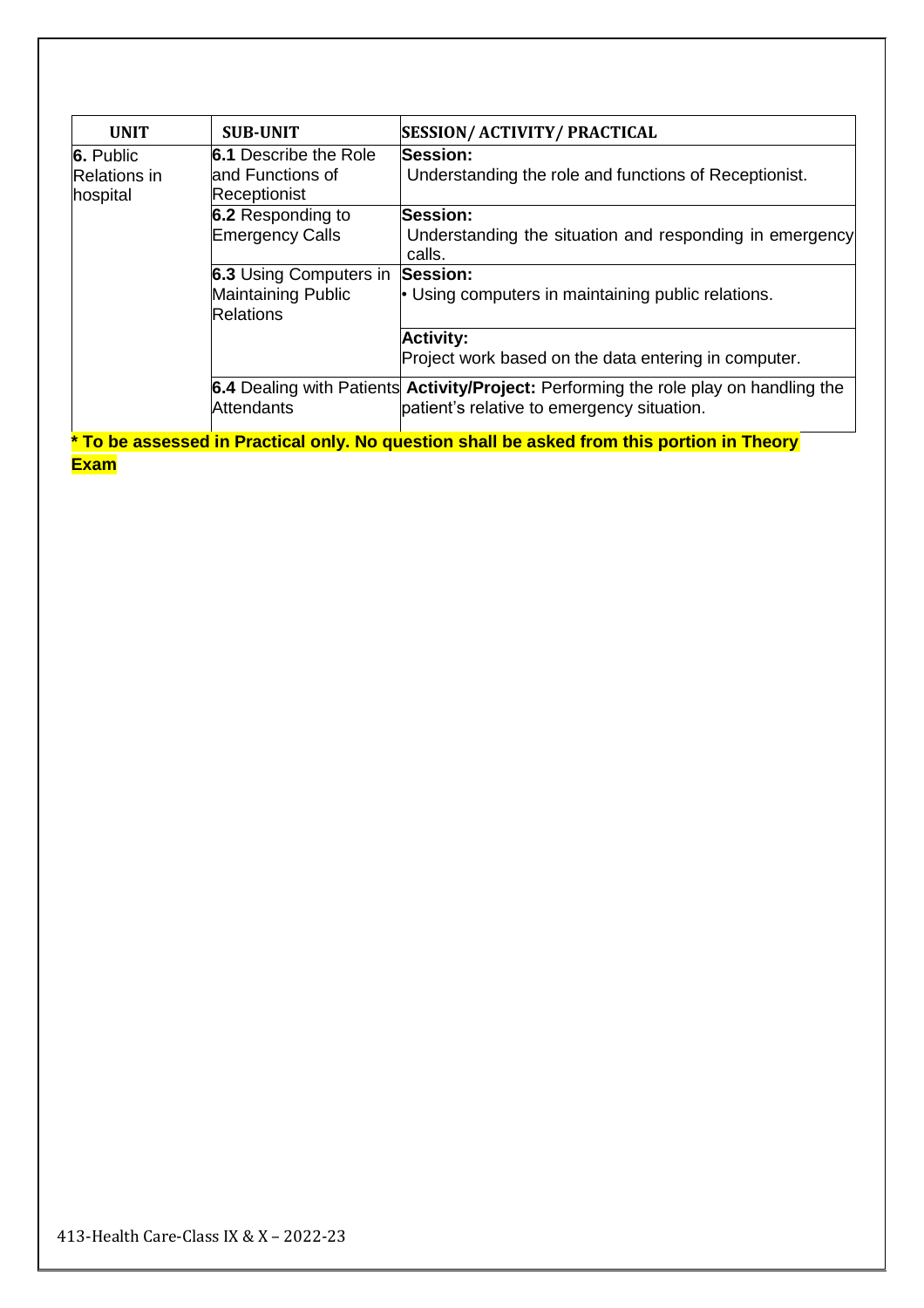## **PRACTICAL GUIDELINES FOR CLASS IX**

#### **Assessment of performance:**

The two internal examiners, assigned for the conduct and assessment of Practical Examinations each in **Secondary School Curriculum (Under NSQF).** Question for the viva examinations should be conducted by both the examiners. Question to be more of General nature, project workor the curriculum. Investigatory Project especially those that show considerable amount of effort and originality, on the part of the student, should get suitable high marks, while project of a routine or stereotyped nature should only receive MEDIOCRE marks.

#### **Procedure for Record of Marks in the Practical answer-books:**

The examiner will indicate separately marks of practical examination on the title page of the answerbooks under the following heads:-

#### **Project -10 marks**

Projects for the final practical is given below .Student may be assigned

#### **Viva based on Project -05 marks**

The teacher conducting the final practical examination may ask verbal questions related to the project, if any, done by the student. Alternatively, if no project has been assigned to the students, viva may be based on questions of practical nature from the field of subject as per the Curriculum

#### **Practical File -15 Marks**

Students to make a power point presentation / assignment / practical file / report. Instructor shall assign them any outlet to study the elements in retailing.

Suggested list of Practical –

- 1. Students will enlist all the services and equipment used in medical room of school and prepare a report on that.
- 2. As a health care provider the student will observe the preventive care being administeredin medical room and prepare the report highlighting the services.
- 3. Students will prepare a care plan (non- formal) for elderly people that can be provided by family members.
- 4. In the medical room the students will identify and list various elements that can help in providing comfort to patients.
- 5. The students will prepare check list for health parameters as per their understanding and compare with standard check list.

413-Health Care-Class IX & X – 2022-23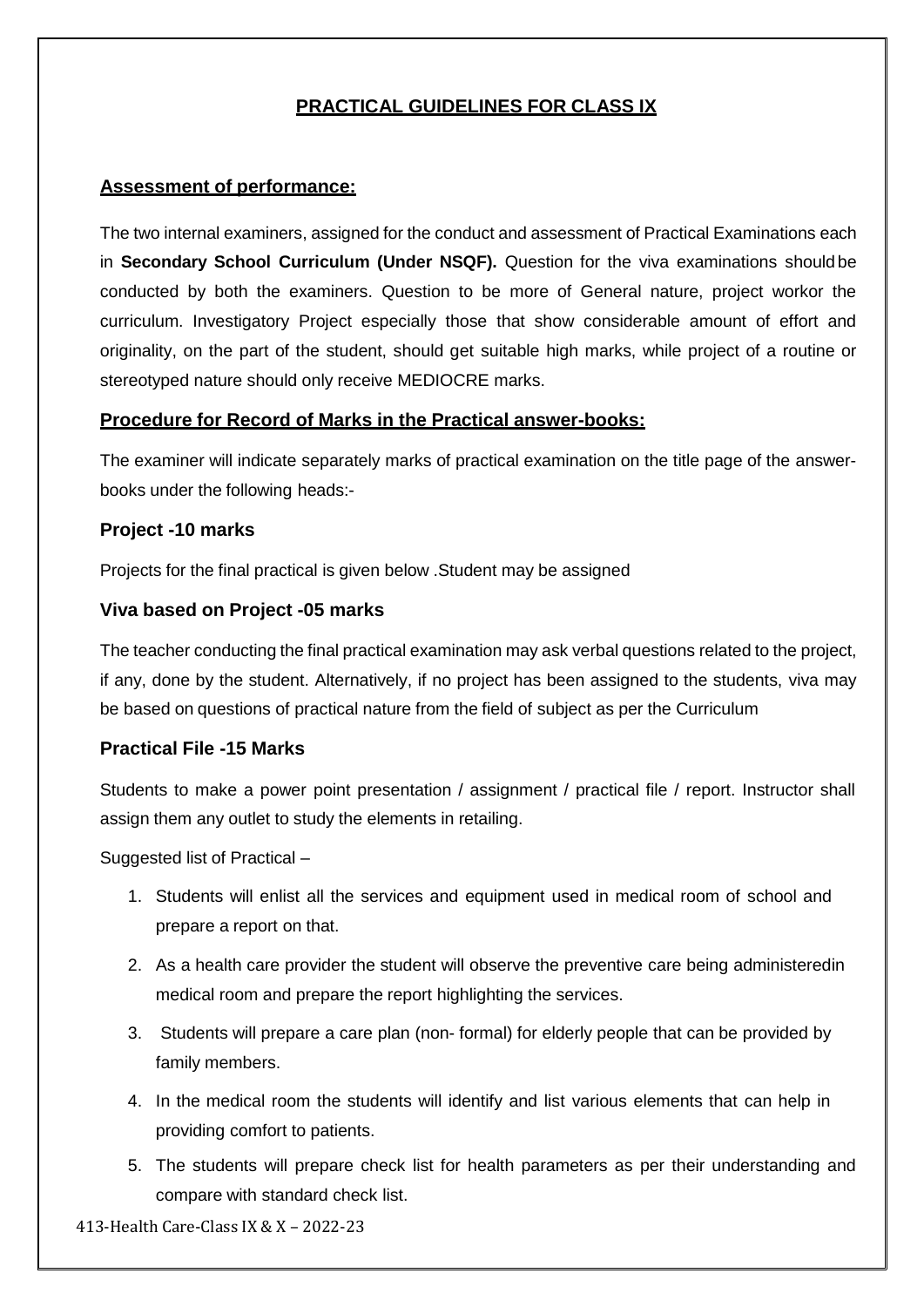- 6. The students will prepare charts of different situations on daily life with suitable safety practices that should be followed in that given situations to create awareness among students and teachers on World safety Day.
- 7. The students will make report about colour code for disposal of biomedical waste.
- 8. Students will demonstrate Hand Washing techniques and nail trimming techniques
- 9. Students will perform various physical activities and explain their advantages and limitations.
- 10. The students will prepare a sample Immunization Schedule Chart for new born baby based on date of birth.
- 11. The students will enlist diseases covered under Universal Immunization Programme and prepare charts on them.
- 12. The students will decorate the board with immunization process, its advantages and limitations on 10th November every year to celebrate World Immunization Day.
- 13. Students will demonstrate basic First Aid Practices.
- 14. As health care provider students will practice responding to a medical emergency
- 15. Students will practice the process of CPR on dummy.
- 16. Students will enlist the essential components of primary health care.

#### **Demonstration of skill competency in Lab Activities -20 marks**

#### **Guidelines for Project Preparation:**

The final project work should encompass chapters on:

- a) Introduction,
- b) Identification of core and advance issues,
- c) Learning and understanding and
- d) Observation during the project period.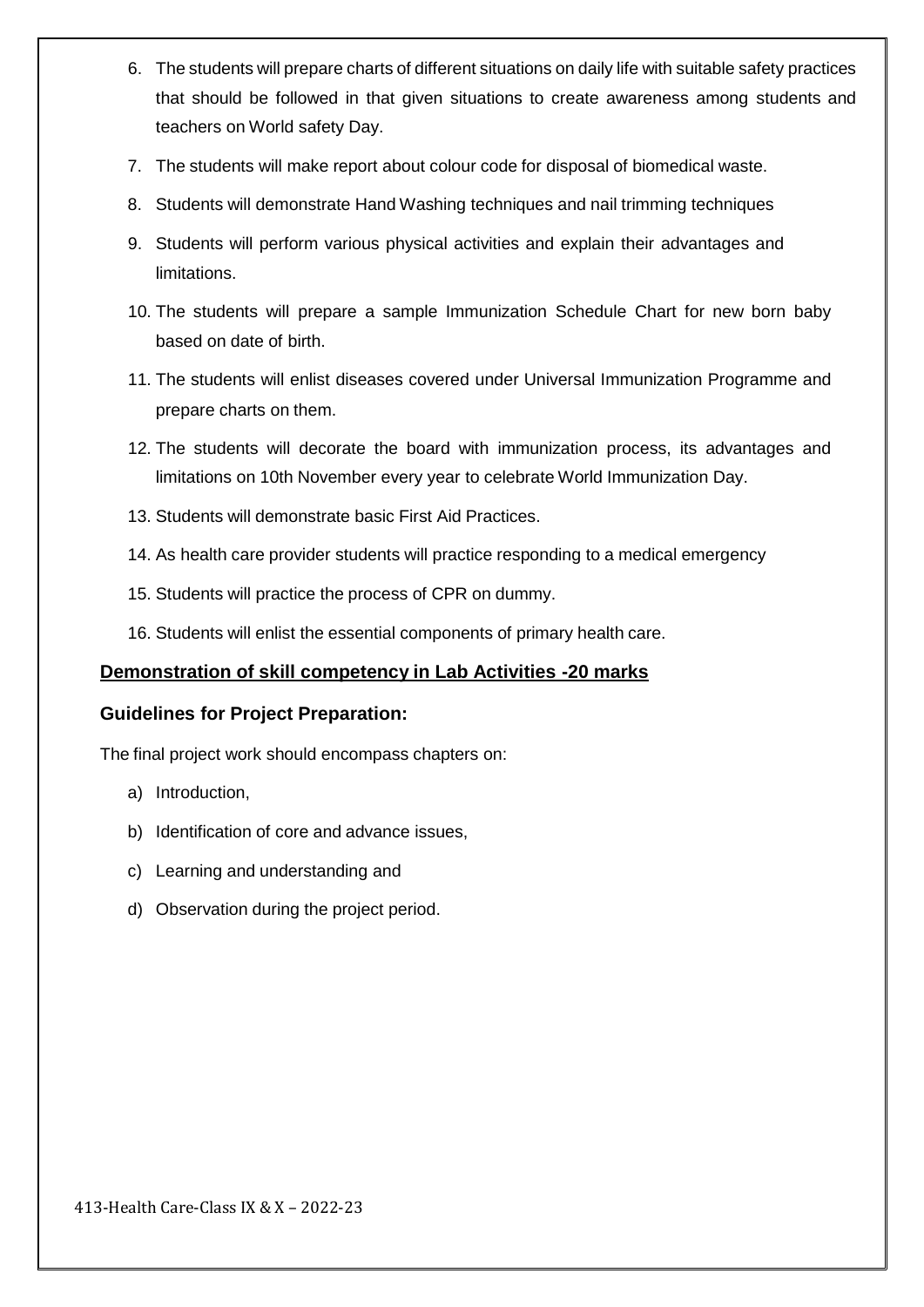## **PRACTICAL GUIDELINES FOR CLASS X**

#### **Assessment of performance:**

The two internal examiners, assigned for the conduct and assessment of Practical Examinations each in **Secondary School Curriculum (Under NSQF).** Question for the viva examinations should be conducted by both the examiners. Question to be more of General nature, project workor the curriculum. Investigatory Project especially those that show considerable amount of effort and originality, on the part of the student, should get suitable high marks, while project of a routine or stereotyped nature should only receive MEDIOCRE marks.

#### **Procedure for Record of Marks in the Practical answer-books:**

The examiner will indicate separately marks of practical examination on the title page of the answerbooks under the following heads:-

#### **Project -10 marks**

Projects for the final practical is given below .Student may be assigned

#### **Viva based on Project -05 marks**

The teacher conducting the final practical examination may ask verbal questions related to the project, if any, done by the student. Alternatively, if no project has been assigned to the students,viva may be based on questions of practical nature from the field of subject as per the Curriculum

#### **Practical File -15 Marks**

Students to make a power point presentation / assignment / practical file / report. Instructor shall assign them any outlet to study the elements in retailing.

Suggested list of Practical –

- 1. The students will enlist the roles and functions of various departments, professionals and supportive staff of hospital in file.
- 2. Students will draw diagram depicting the roles and functions of GDA.
- 3. Students will assume them as Health Care Staff and prepare cards for them by denotingthe good qualities they should possess as GDA.
- 4. As health care provider the students will prepare diet chart for patients with different conditions like diabetes, pregnancy, anaemia, elderly etc.
- 5. The students will measure the blood pressure, heart rate, temperature and BMI ofvolunteers in school.
- 6. The students will prepare bed for patients.
- 7. As health care provider the students will place different volunteers on bed as patientsare placed on bed according to different situations.

413-Health Care-Class IX & X – 2022-23